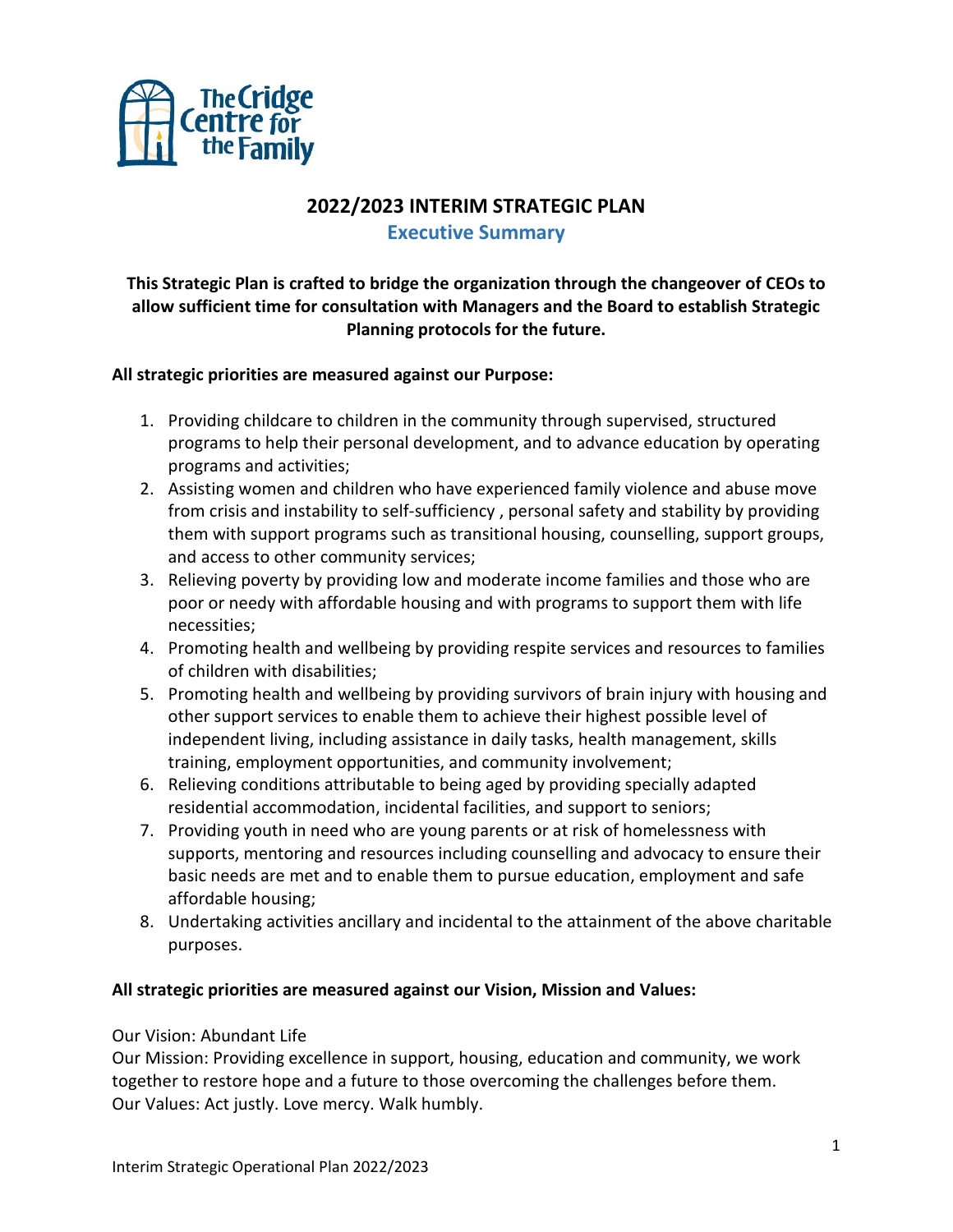### **----------------------------------------------------**

# **STRATEGIC PRIORITY 1 – Improved systems and administration for growth capacity**

Objective – review and consider current systems to refine and improve with the objective of sustainable growth.

Background - The Cridge Centre has been growing at a pace that may not be sustainable with the current systems, administration, wages, and leadership structure. It is worth exploring and planning for growth by considering our capacity, funding, staff retention and leadership succession. In light of upcoming retirements of long-term managers and the imminent housing developments, it is imperative that the foundations must be strengthened for sustainable growth.

# **STRATEGIC PRIORITY 2 - Return of Oakwinds and Redevelopment of Hayward Heights**

**Objective** – to strategize the return of Oakwinds townhouses with all improvements to full control of The Cridge Centre (December 31, 2025) including property management. Further, to finalize a project plan that will lay out the timeline and steps required to begin redevelopment of Hayward Heights, including all aspects of rehousing tenants and the timeline for steps to any funding, design, permits, demolition and re-construction deemed necessary.

*Background* – The Cridge Centre leased several acres of land to the Capital Region Housing Corporation circa 1985 on which the CRHC built approximately 50 townhouses. On December 31, 2025, the 40 year lease expires and the land returns to our control with all improvements. This will play significantly into expanding our portfolio of housing for our clients (through attrition) and also in the legally mandatory re-housing of tenants when Hayward Heights is redeveloped in the early 2030's. Hayward Heights, built in the late 1960's/early 1970's is 'tired' and does not meet any current standards of Accessibility.

**----------------------------------------------------**

### **STRATEGIC PRIORITY 3 – The Cridge Transition House for Women – Feasibility Study**

**Objective** – in light of the funding initiative from the CMHC Women and Children Housing Initiative, explore the redevelopment of the CTHW to increase bed spaces and to diversify offerings

Background – Hill House, or as it is known now, The Cridge Transition House for Women, is currently a house in a residential area that is over 100 years old and is slowly coming to the end of its use. With the recent announcement of the CMHC initiative, funding may be available to review and plan for renewal. This will allow for increasing bed capacity, while also introducing the potential for onsite IPV/BI supportive housing. Since the property where CTHW is in an ideal location and the property is large enough to increase size, it is first prudent to explore the potential of this site.